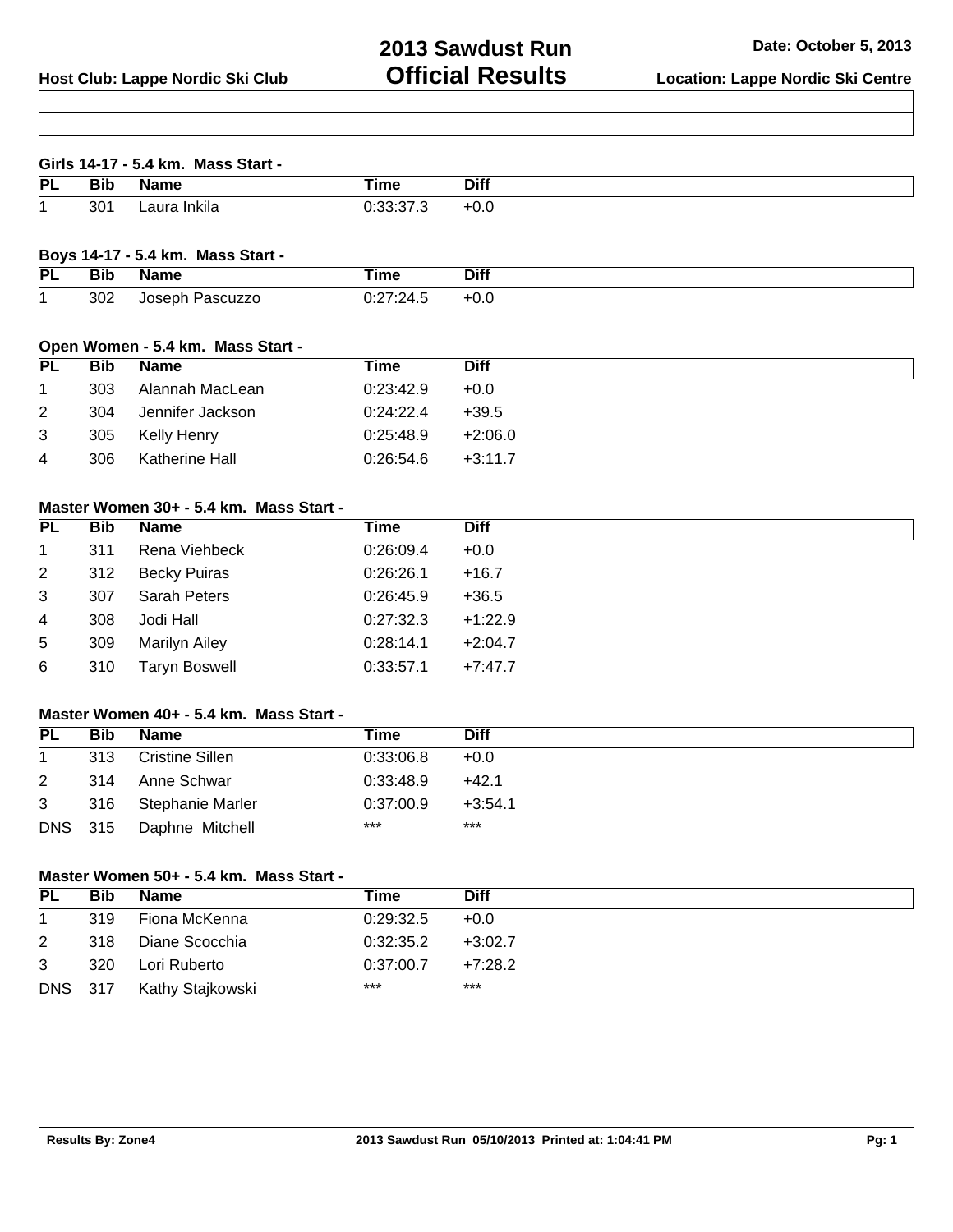### **Master Women 60+ - 5.4 km. Mass Start -**

| <b>PL</b> | --<br>Bib      | Name         | īme       | <b>Diff</b> |
|-----------|----------------|--------------|-----------|-------------|
|           | $\Omega$<br>ےت | abius<br>ədi | 0:38:05.3 | +v.u        |

## **Master Women 70+ - 5.4 km. Mass Start -**

| Ð |  | . . | - --- |
|---|--|-----|-------|
|   |  |     |       |

#### **Open Men - 10.8 km. Mass Start -**

| <b>PL</b>      | <b>Bib</b> | <b>Name</b>            | Lap1      | <b>Rnk</b> | Lap2      | <b>Rnk</b> | Time      | <b>Diff</b> |
|----------------|------------|------------------------|-----------|------------|-----------|------------|-----------|-------------|
| 1              | 324        | Scott Hill             | 0:20:17.7 | (1)        | 0:20:06.5 | (1)        | 0:40:24.3 | $+0.0$      |
| 2              | 323        | <b>Gavin Shields</b>   | 0:20:18.0 | (2)        | 0:20:41.2 | (2)        | 0:40:59.3 | $+35.0$     |
| 3              | 332        | Jack Carlyle           | 0:20:20.4 | (4)        | 0:20:43.7 | (3)        | 0:41:04.1 | $+39.8$     |
| 4              | 327        | <b>Andy Shields</b>    | 0:20:18.2 | (3)        | 0:21:09.4 | (4)        | 0:41:27.6 | $+1:03.3$   |
| 5              | 331        | Jonas Holmberg         | 0:20:53.7 | (5)        | 0:21:59.5 | (5)        | 0:42:53.3 | $+2:29.0$   |
| 6              | 328        | Bob Thompson           | 0:21:41.4 | (6)        | 0:22:33.9 | (6)        | 0:44:15.4 | $+3:51.1$   |
| $\overline{7}$ | 329        | Petri Bailey           | 0:22:04.7 | (8)        | 0:22:45.8 | (7)        | 0:44:50.6 | $+4:26.3$   |
| 8              | 325        | Evan Palmer-Charrette  | 0:22:04.4 | (7)        | 0:23:45.3 | (9)        | 0:45:49.7 | $+5:25.4$   |
| 9              | 334        | Benjamin Wilkinson-Zan | 0:22:58.6 | (10)       | 0:23:44.7 | (8)        | 0:46:43.3 | $+6:19.0$   |
| 10             | 333        | Werner Schwar          | 0:22:58.4 | (9)        | 0:23:51.0 | (10)       | 0:46:49.4 | $+6:25.1$   |
| 11             | 330        | Nick Monette           | 0:22:59.5 | (11)       | 0:24:06.1 | (11)       | 0:47:05.7 | $+6:41.4$   |
| 12             | 326        | <b>Justin Faulkner</b> | 0:25:09.3 | (12)       | 0:25:58.8 | (12)       | 0:51:08.2 | $+10:43.9$  |
| 13             | 322        | <b>Brady Harkonen</b>  | 0:26:23.8 | (13)       | 0:29:36.7 | (13)       | 0:56:00.5 | $+15:36.2$  |

## **Master Men 30+ - 10.8 km. Mass Start -**

| PL | $- - -$<br>.<br>טוס<br>__ | Name       | –ap1<br>the control of the con- | Rnk | Lap2                      | Rnk        | ⊺ime      | <b>Diff</b> |
|----|---------------------------|------------|---------------------------------|-----|---------------------------|------------|-----------|-------------|
|    | 335                       | Phil Brown | 0:23:33<br>J.JJ.                |     | 0.24.27<br>. <del>.</del> | <b>A</b> 1 | 0:48:00.7 | $+0.0$      |

## **Master Men 40+ - 10.8 km. Mass Start -**

| <b>PL</b>  | <b>Bib</b> | <b>Name</b>          | Lap1            | <b>Rnk</b>       | Lap2            | <b>Rnk</b> | Time      | <b>Diff</b> |
|------------|------------|----------------------|-----------------|------------------|-----------------|------------|-----------|-------------|
|            | 337        | Patrick Martel       | $0:26:54.4$ (1) |                  | $0:31:12.4$ (1) |            | 0:58:06.8 | $+0.0$      |
| <b>DNS</b> | 336        | <b>Kevin Shields</b> | $***$           | $^{\prime\star}$ | ***             | /*         | $***$     | $***$       |

## **Master Men 50+ - 5.4 km. Mass Start -**

| <b>PL</b>  | Bib | <b>Name</b>     | Time      | Diff      |
|------------|-----|-----------------|-----------|-----------|
|            | 338 | Martin Kaiser   | 0.26:00.2 | $+0.0$    |
| 2          | 340 | Jim Bailey      | 0.27:39.9 | $+1:39.7$ |
| <b>DNS</b> | 339 | Patrick OConnor | ***       | ***       |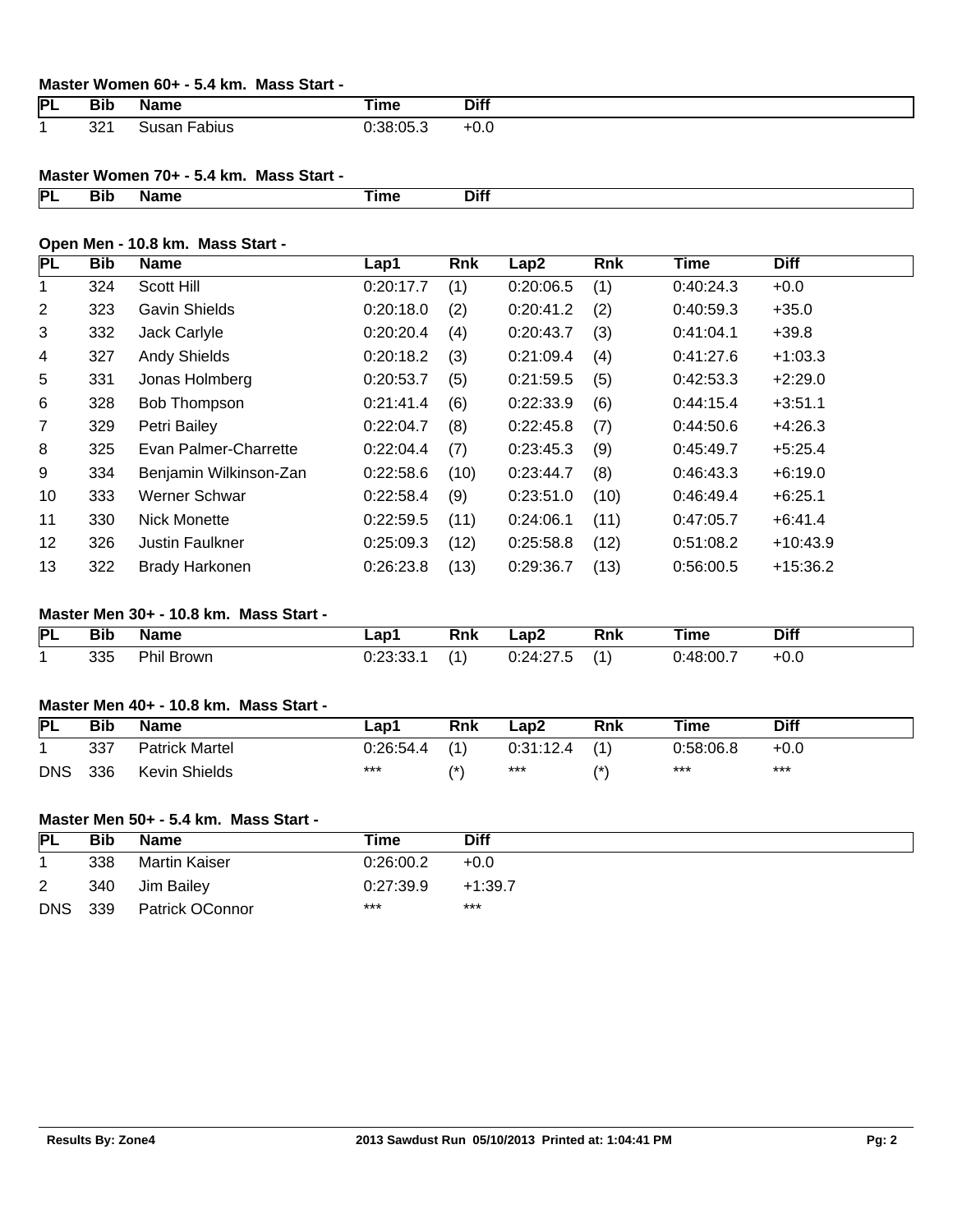### **Master Men 60+ - 5.4 km. Mass Start -**

| PL | --<br>טוס<br>$\sim$ $\sim$ | <b>s</b> ame        | ïme          | Diff   |
|----|----------------------------|---------------------|--------------|--------|
|    | 341<br>$\sim$ $\sim$       | Bill<br><br>Boswell | 0.38.22<br>. | $+0.6$ |

## **Master Men 70+ - 5.4 km. Mass Start -**

| IРI<br> | $ -$<br>DIN<br>___ |  | --- |
|---------|--------------------|--|-----|
|         |                    |  |     |

#### **Recreational Women - 5.4 km. Mass Start -**

| ΙPΙ |  | ----<br>$   -$ |
|-----|--|----------------|
|     |  |                |

# **Recreational Men - 5.4 km. Mass Start -**

| <b>PL</b>      | Bib | Name          | Time      | <b>Diff</b> |
|----------------|-----|---------------|-----------|-------------|
|                | 342 | John Kiiskila | 0.27:11.0 | $+0.0$      |
| $\overline{2}$ | 343 | Larry Bilyk   | 0:49:19.7 | $+22:08.7$  |

### **Girls 10 & Under - 0.9 km. Mass Start -**

| PL             | <b>Bib</b> | <b>Name</b>            | <b>Time</b> | <b>Diff</b> |
|----------------|------------|------------------------|-------------|-------------|
| 1              | 353        | Simone Poulin          | 0:04:03.2   | $+0.0$      |
| $\overline{2}$ | 345        | Carley Kiiskila        | 0:04:08.5   | $+5.3$      |
| 3              | 344        | Anna Schwar            | 0.04:12.0   | $+8.8$      |
| 4              | 349        | Daphne Martel          | 0:04:14.3   | $+11.1$     |
| 5              | 355        | Danika Whitaker        | 0:04:17.1   | $+13.9$     |
| 6              | 358        | <b>Brooke Ailey</b>    | 0.04:25.0   | $+21.8$     |
| 7              | 347        | <b>Sally Stewart</b>   | 0:04:39.5   | $+36.3$     |
| 8              | 350        | Lexi Crooks Hurdon     | 0.04:41.1   | $+37.9$     |
| 9              | 346        | Sarah Kiiskila         | 0:04:52.1   | +48.9       |
| 10             | 348        | Maaritta Puiras        | 0:04:52.3   | +49.1       |
| 11             | 359        | Kalina Whitaker        | 0:09:02.9   | $+4:59.7$   |
| 12             | 356        | Emmi Puiras            | 0:10:10.5   | $+6:07.3$   |
| 13             | 354        | Frances MacGregor      | 0:19:12.1   | $+15:08.9$  |
| <b>DNS</b>     | 352        | Natalie Faulkner       | $***$       | $***$       |
| <b>DNS</b>     | 357        | <b>Charlotte Ailey</b> | $***$       | $***$       |

## **Boys 10 & Under - 0.9 km. Mass Start -**

| <b>PL</b>      | <b>Bib</b> | Name                 | Time      | <b>Diff</b> |
|----------------|------------|----------------------|-----------|-------------|
| 1              | 362        | Cedric Martel        | 0:03:56.6 | $+0.0$      |
| $\overline{2}$ | 363        | <b>Gabriel Stieh</b> | 0.04:19.9 | $+23.3$     |
| 3              | 364        | Jake Hollmann        | 0:04:33.7 | $+37.1$     |
| 4              | 361        | Lukas Faulkner       | 0:10:27.8 | $+6:31.2$   |
| <b>DNS</b>     | 360        | Charlie Hurdon       | $***$     | $***$       |